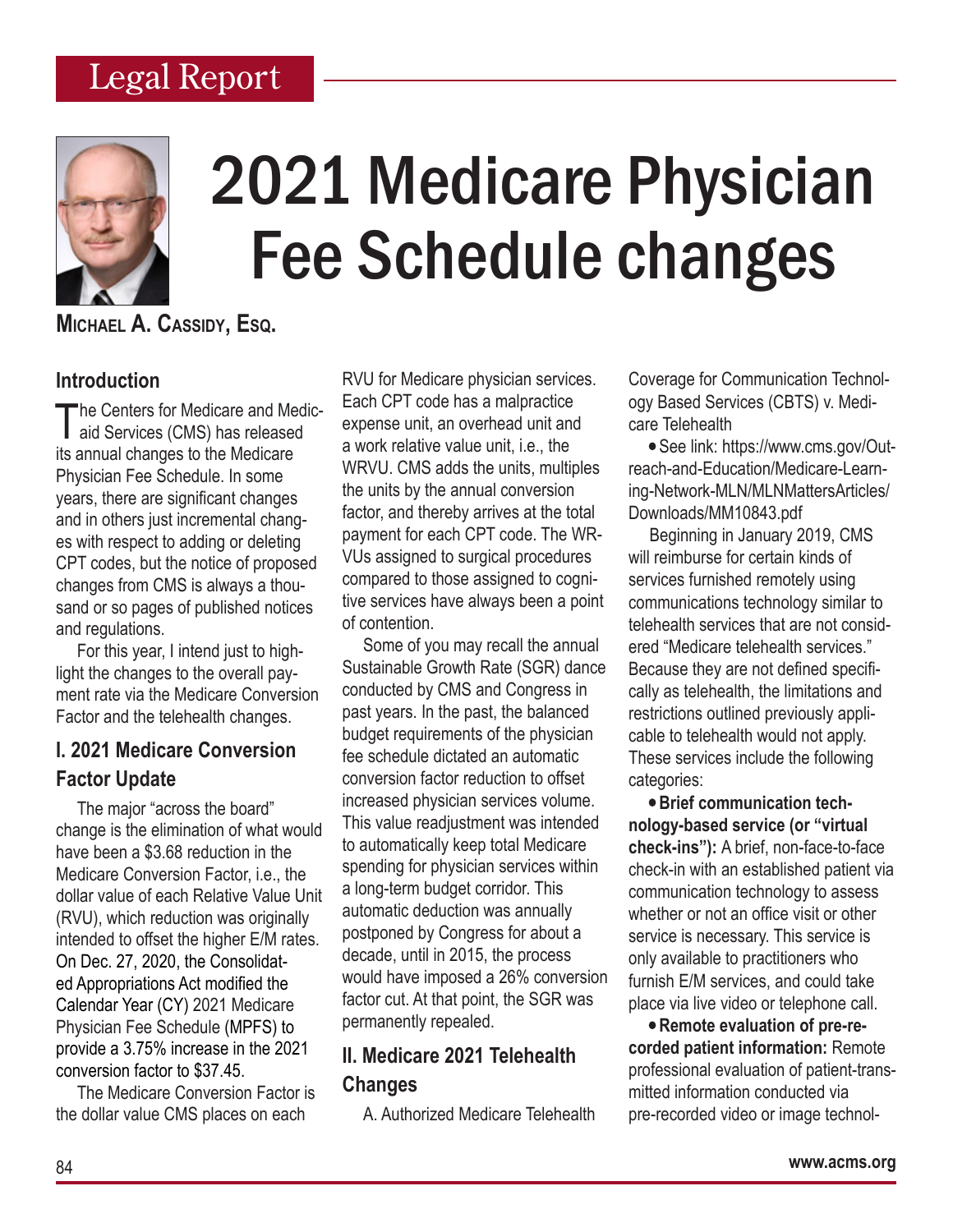# Legal Report

ogy to determine whether an office visit or other service is necessary. This would only be available for established patients.

• **Interprofessional internet consultation:** Interprofessional internet consultations between professionals performed via communications technology. This service is limited to practitioners that can independently bill Medicare for E/M visits. This could take the form of either a telephone call or a live or asynchronous internet consultation. Both the consulting and treating provider could be reimbursed for this service.

• **Online Digital/Medical Evaluations (E-Visit):** Allows a patient to communicate with a provider through an online patient portal.

B. 2021 CMS Medicare physician fee schedule telehealth changes

1. See link: https://www.cms.gov/ newsroom/fact-sheets/final-policy-payment-and-quality-provisions-changes-medicare-physician-fee-schedule-calendar-year-1

2. Separate Categories of Covered Services: In addition to expanding the "approved list of telehealth services," based upon CPT codes and compliance with Medicare telehealth reimbursement requirements, CMS has established three additional categories of services in CY 2021:

• Category 1: Services are similar to existing services, such as professional consultations, office visits, and office

psychiatry services, which already are approved for telehealth delivery. In deciding whether to approve the new codes, similarities between the requested and existing telehealth services are examined, including interactions among the beneficiary and the practitioner at the distant site and, if necessary, the telepresenter, and similarities in the technologies used to deliver the proposed service.

• Category 2: Services are not similar to Medicare-approved telehealth services. Reviews of these requests include an assessment of whether the service is accurately described by the corresponding CPT code when delivered via telehealth, and whether the

*Continued on Page 86*



85 **ACMS Bulletin / March 2021**